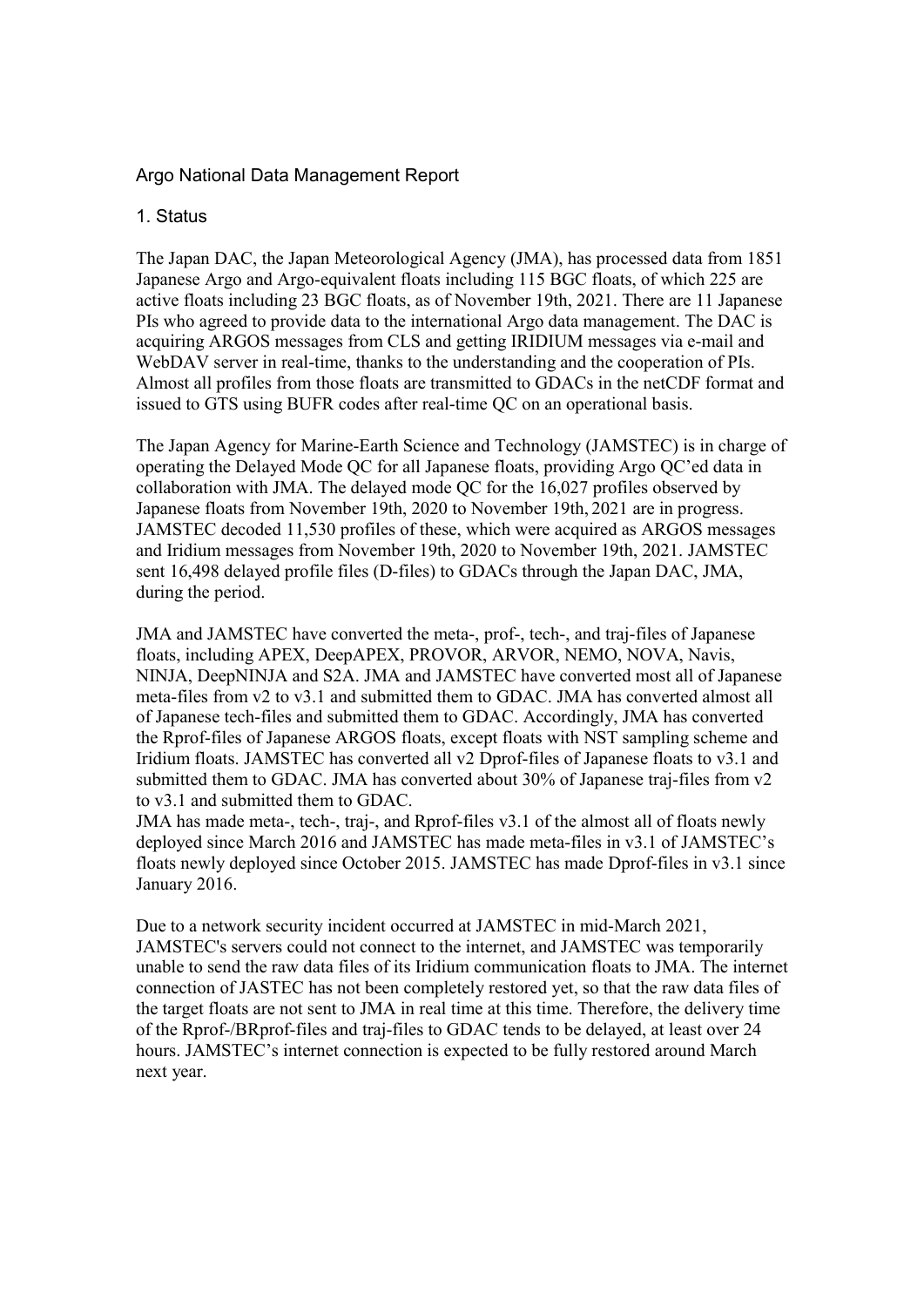#### **Web pages:**

#### **Japan Argo**

# http://www.jamstec.go.jp/J-ARGO/index\_e.html

This site is the portal of Japan Argo program. The outline of Japanese approach on the Argo program, the list of the publication, and the link to the database site and PIs, etc. are being offered. This site has been currently unavailable since mid-March 2021, due to a network security incident at JAMSTEC as described in the previous subsection.

### **Real-time Database (JMA)**

# https://www.data.jma.go.jp/argo/data/index.html

This site shows global float coverage, global profiles based on GTS BUFR messages, and status of the Japanese floats.

### **Delayed mode Database (Argo JAMSTEC)**

http://www.jamstec.go.jp/ARGO/argo\_web/argo/?lang=en

JAMSTEC's website shows mainly Japanese float list, trajectory map, profile chart, and QCed float data. Brief profile figures of the selected floats are also shown. This site also shows global maps based on objective analysis (temperature, salinity, potential density, dynamic height, geostrophic current, mixed layer depth, etc.). This site has been currently unavailable since mid-March 2021, due to a network security incident at JAMSTEC as described in the previous subsection.

### **Statistics of Argo data usage:**

### **Operational models of JMA**

MOVE/MRI.COM-G2 (Multivariate Ocean Variation Estimation System/ Meteorological Research Institute Community Ocean Model – Global 2)

JMA operates the MOVE/MRI.COM-G2, which replaced the previous version (MOVE/MRI.COM) in June 2015, for the monitoring of El Niño and the Southern Oscillation (ENSO) and for initialization of the seasonal prediction model (JMA/MRI-CGCM2). The MOVE/MRI.COM-G2 consists of an ocean general circulation model (OGCM) and an objective analysis scheme.

For details please visit:

https://ds.data.jma.go.jp/tcc/tcc/products/elnino/move\_mricom-g2\_doc.html

#### JMA/MRI-CGCM2 (JMA/MRI - Coupled ocean-atmosphere General Circulation Model 2)

JMA operates JMA/MRI-CGCM2, which replaced the previous version (JMA/MRI-CGCM) in June 2015, as a seasonal prediction model and an ENSO prediction model. The oceanic part of this model is identical to the OGCM used for the MOVE/MRI.COM-G2.

For details please visit: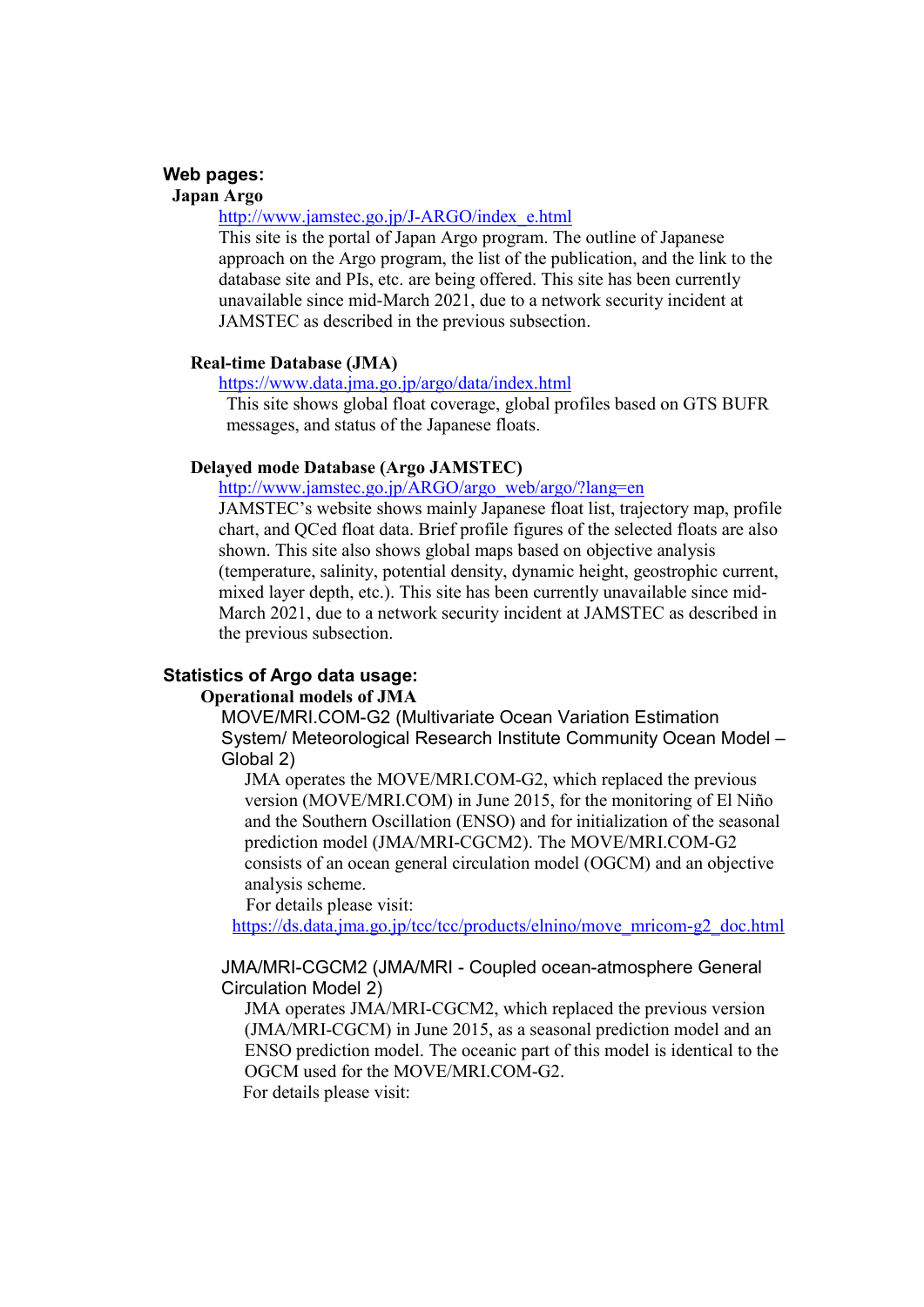https://ds.data.jma.go.jp/tcc/tcc/products/model/outline/cps2\_description.h tml

MOVE/MRI.COM-JPN (Multivariate Ocean Variation Estimation System/ Meteorological Research Institute Community Ocean Model an operational system for monitoring and forecasting coastal and open ocean states around Japan)

JMA operates MOVE/MRI.COM-JPN, which replaced the previous version (MOVE/MRI.COM-WNP) in October 2020. MOVE/MRI.COM-JPN provides daily, 10day-mean and monthly products of subsurface temperatures and currents for the seas around Japan and North Pacific Ocean.

#### **Other operational models**

JCOPE2 (Japan Coastal Ocean Predictability Experiment) JCOPE2 is the model for prediction of the oceanic variation around Japan which is operated by JAMSTEC. JCOPE2 is the second version of JCOPE, developed with enhanced model and data assimilation schemes. In 2019, JCOPE2M, which is updated version of JCOPE2/FRA-JCOPE2 reanalysis, was released. The Argo data are used by way of GTSPP. The hindcast data 6 months back and the forecast data 3 months ahead are disclosed on the following web site:

http://www.jamstec.go.jp/frcgc/jcope/. More information is shown in http://www.jamstec.go.jp/frcgc/jcope/htdocs/e/home.html

This site has been currently unavailable since mid-March 2021, due to a network security incident at JAMSTEC as described in the previous subsection.

#### FRA-ROMS

FRA-ROMS is the nowcast and forecast system for the Western North Pacific Ocean developed by Japan Fisheries Research and Education Agency (FRA) based on the Regional Ocean Modeling System (ROMS). FRA started the operation in May 2012. The forecast oceanographic fields are provided every week on the website http://fm.dc.affrc.go.jp/fraroms/index.html/.

#### **Products generated from Argo data:**

# **Products of JMA**

El Niño Monitoring and Outlook / Indian Ocean Dipole JMA issues on a monthly basis an ENSO diagnosis and six-month outlook as well as an IOD analysis on the following web site. The outputs of the MOVE/MRI.COM-G2 and the JMA/MRI-CGCM2 can be found here. https://ds.data.jma.go.jp/tcc/tcc/products/elnino/index.html

Subsurface Temperatures and Surface Currents in the seas around Japan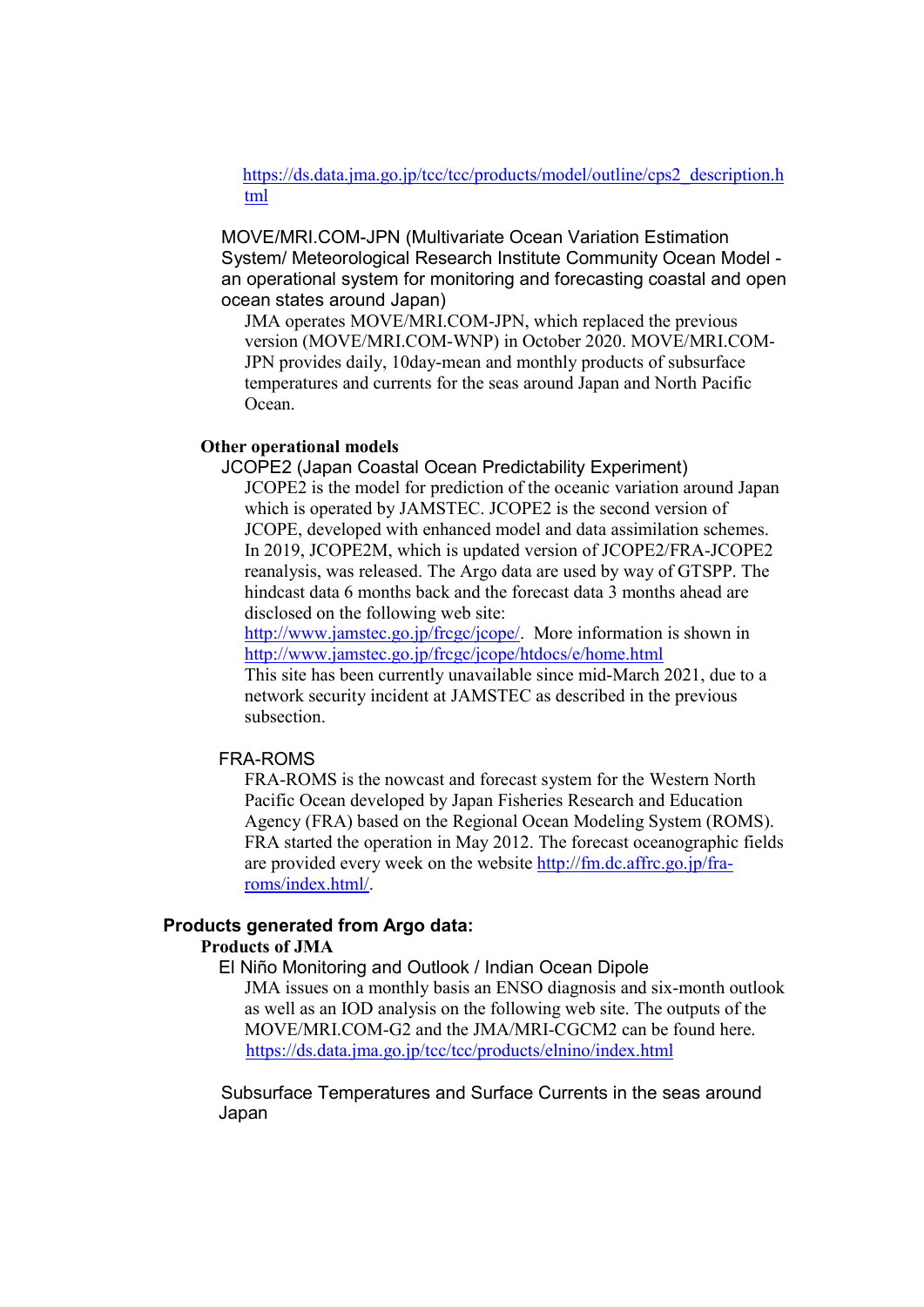The following parameter outputs of MOVE/MRI.COM-JPN was newly released in December 2021 and can be found on https://www.data.jma.go.jp/goos/data/database.html. They replace the conventional outputs of MOVE/MRI.COM-WNP, the release of which will be stopped in the near future.

- $\triangleright$  Daily, 10day-mean and Monthly mean subsurface temperatures at the depths of 50m, 100m, 200m and 400m analyzed for approximately 0.1 x 0.1 degree grid points.
- $\triangleright$  Daily and 10day-mean Surface Currents for approximately 0.1 x 0.1 degree grid points.

# **Products of JAMSTEC**

JCOPE2 (Japan Coastal Ocean Predictability Experiment) JCOPE2 is the model for prediction of the oceanic variation around Japan which is operated by JAMSTEC. JCOPE2 is the second version of JCOPE, developed with enhanced model and data assimilation schemes. In 2019, JCOPE2M, which is updated version of JCOPE2/FRA-JCOPE2 reanalysis, was released. The Argo data are used by way of GTSPP. The hindcast data 6 months back and the forecast data 3 months ahead are disclosed on the following web site:

http://www.jamstec.go.jp/frcgc/jcope/. More information is shown in http://www.jamstec.go.jp/frcgc/jcope/htdocs/e/home.html

This site has been currently unavailable since mid-March 2021, due to a network security incident at JAMSTEC as described in the previous subsection.

### 2. Delayed Mode QC

JAMSTEC has done the DMQC for all Japanese floats. JAMSTEC has submitted the delayed mode files of 175,121 profiles to GDACs as of November 19th, 2021. The procedure of DMQC in JAMSTEC is as follows.

### **(JAMSTEC floats and the most of Argo-equivalent floats)**

- 1. (within 10days) data re-acquisition from CLS, bit-error repair (if possible), real-time processing, position QC, visual QC
- 2. (within 180days) surface pressure offset correction, cell TM correction (Apex only)
- 3. (after 180days) WJO and OW salinity correction, the definitive judgement by experts, D-netCDF file making

### **(Argo-equivalent floats that had ceased by 2007)**

JMA executes real-time processing again by using the latest procedure. The procedure after real-time processing is executed by JAMSTEC according to the procedure describe above.